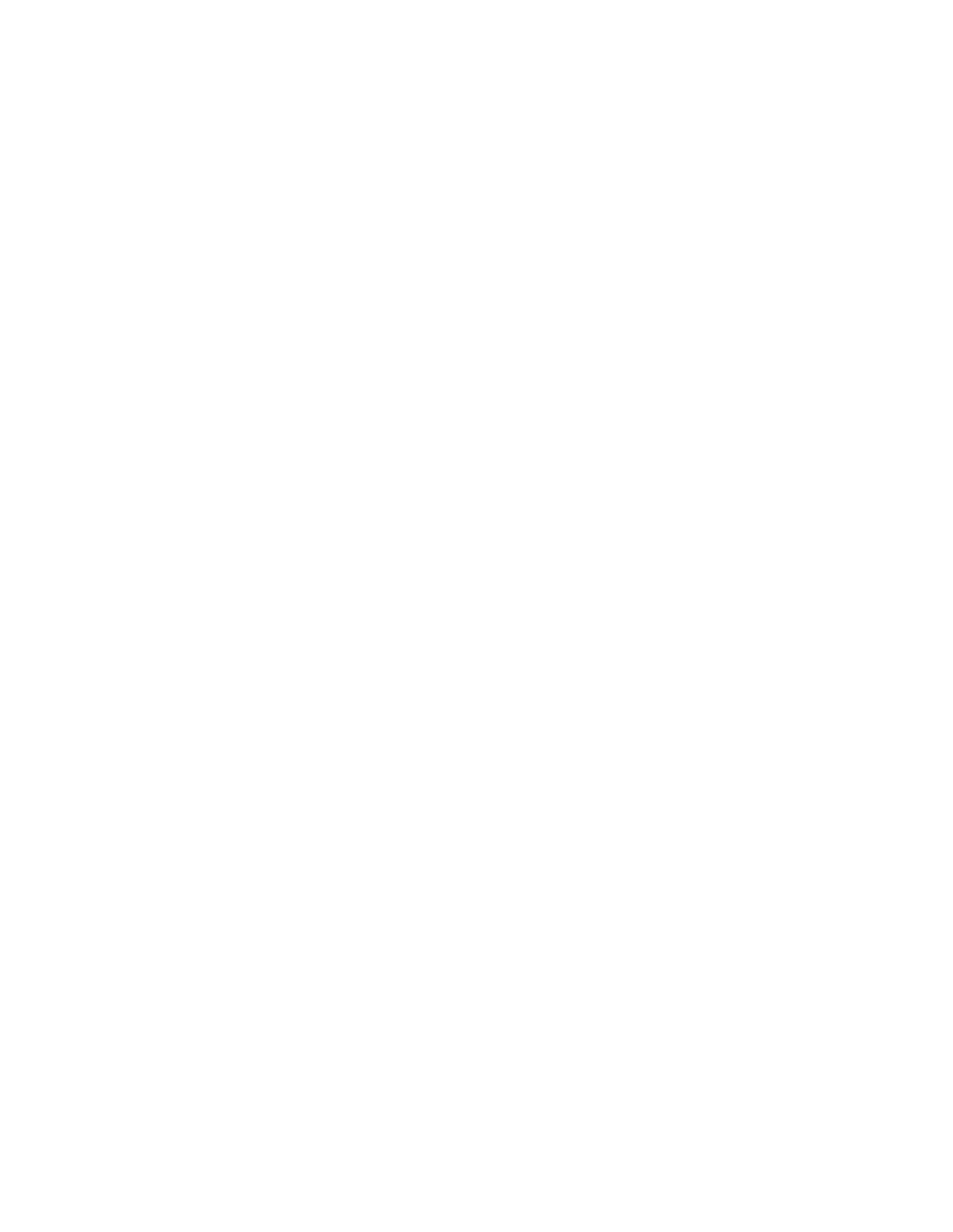## **Zero Waste and Recycling Interim Study Committee**

#### **Committee Charge**

The Zero Waste and Recycling Interim Study Committee was formed to study waste and recycling infrastructure, composting, and public awareness of moving toward zero waste in Colorado pursuant to Interim Committee Request Letter 2019-02. In conducting its study, the Zero Waste and Recycling Interim Study Committee consulted with the Colorado Department of Agriculture (CDA), the Colorado Department of Public Health and Environment (CDPHE), the Governor's Office of Economic Development and International Trade (OEDIT), and other private and nonprofit entities concerned with waste and recycling in Colorado.

### **Committee Activities**

During the 2019 interim, the Zero Waste and Recycling Interim Study Committee held four meetings and took two field trips. The committee met with representatives from both the public and private sectors who are involved in recycling, waste management, composting, end markets for recyclables, carbon sequestration, and soil health.

**Overview of zero waste and recycling.** The committee heard a presentation from the National Conference of State Legislatures on zero waste and recycling polices around the country and recent legislation in other states on the topic. CDPHE, the Department of Personnel and Administration, and OEDIT provided information to the committee on how these departments are addressing zero waste and recycling in Colorado. Legislative Council Staff presented to the committee on recycling and zero waste programs around the country, as well as state programs related to waste management, recycling, and composting.

**Waste management.** The committee heard presentations from a variety of Colorado communities, including Logan and Pitkin Counties and the city and county of Denver, to learn about waste management and landfill operations across the state. The committee also toured landfills in Lamar and Granada and met with local officials in those communities to learn more about the challenges of waste management in rural Colorado, such as landfill tipping fees, space constraints, and illegal dumping.

**Recycling.**Representatives from Eco-Cycle, the city and county of Denver, and Loveland provided the committee with information about recycling policies and programs. A representative from AMP Robotics presented to the committee on how the company is creating robotics to sort recycling materials. Representatives from Waste Management and Rocky Mountain Recycling, Inc. presented to the committee on recycling from a business perspective. The committee learned about recycling in both the agriculture and construction sectors from representatives in those fields. Additionally, the committee heard a presentation from representatives from the Colorado School of Mines and National Renewable Energy Laboratory about the various projects and partnerships those entities are collaborating on to address recycling and zero waste.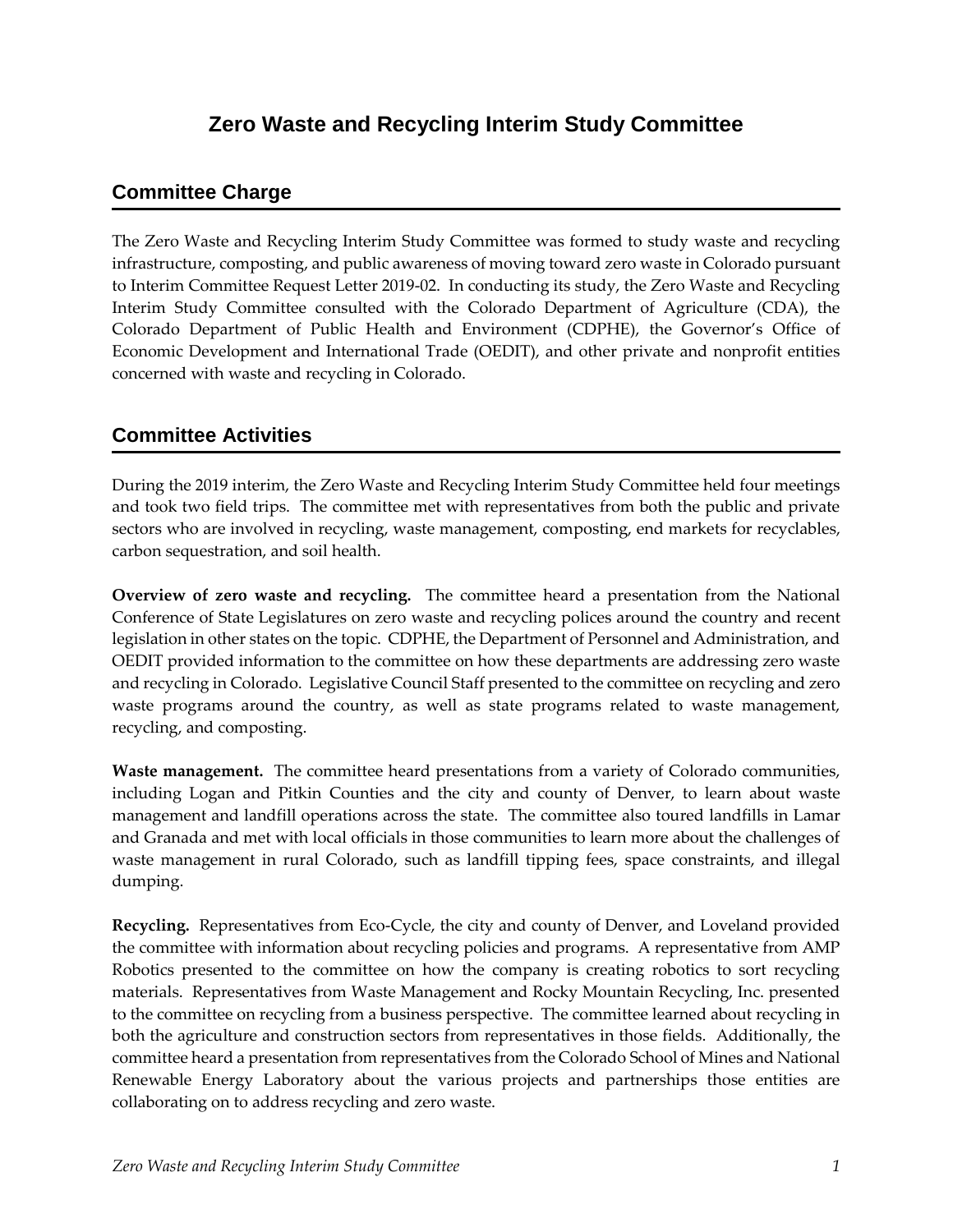The committee learned more about the various types of recycling facilities in the state by touring the following recycling facilities: the Boulder County Recycling Center, the Center for Hard to Recycle Materials, Clean Valley Recycling, Roots Recycling, and the Southeast and East Central Recycling Association.

**Composting.** The committee heard a presentation from Eco-Cycle on what kind of policies this organization believes can increase composting rates in Colorado. The committee also heard a presentation from A1 Organics about the benefits of composting. A1 Organics also discussed the differences between commercial composting and agriculture composting, the costs and benefits of composting in agriculture, and about possible changes to the tax code to increase the use of compost as fertilizer in the state.

**End markets.** The committee learned about end markets for recyclables from a number of presenters, including representatives from the Colorado NextCycle Program, Eco-Cycle, Momentum Recycling, and the South Carolina Department of Commerce. The committee learned how new products are being made out of recycled materials by touring Applegate Insulation, EVRAZ Rocky Mountain Steel, Momentum Recycling, and Owens-Illinois Glass Manufacturing. Bill A addresses the study, development, expansion, and promotion of market mechanisms for the furthering development of recycling.

**Carbon sequestration.** The committee heard a presentation from a research associate at the Colorado State University on carbon sequestration and reducing trace gases in Colorado agriculture. He discussed managing the carbon cycle and the carbon footprint of agriculture operations. He also presented on removing carbon dioxide from the atmosphere and storing it in the Earth by composting, promoting minimum tillage, using cover crops, and reducing the use of synthetic fertilizers.

**Soil health.** The committee heard presentations that addressed soil health from organizations including A1 Organics and Mad Agriculture. The committee also received an update from CDA about the department's role in soil health. Bill B addresses the development of a statewide organics management plan to promote compost use.